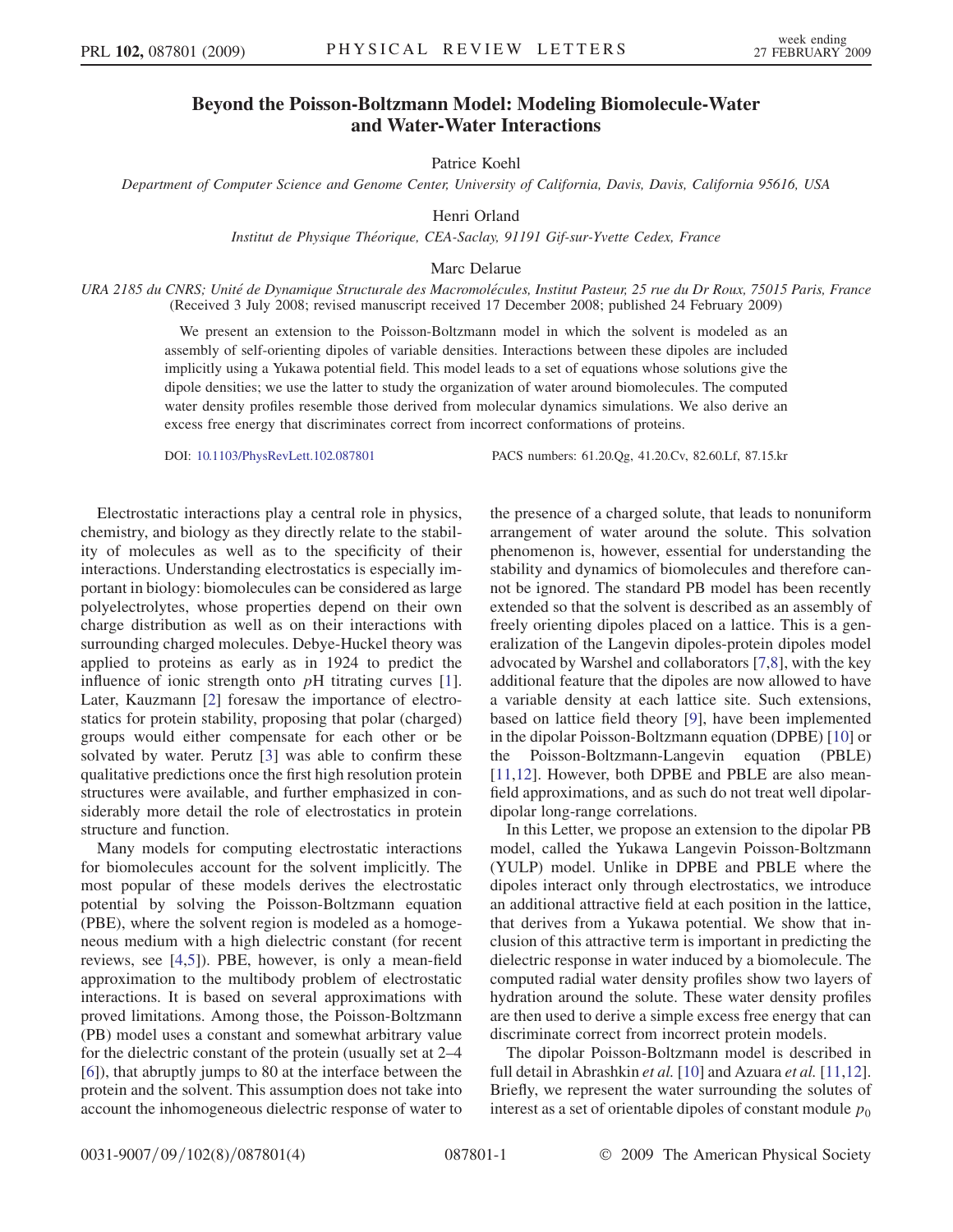and bulk concentration  $c_{\text{dip}}^b$ . These water dipoles are distributed on a lattice to approximate the excluded-volume effects in the lattice gas formalism, the domain outside the boundary of the molecule is represented as a threedimensional lattice with N uniformly sized cuboids, of size  $a^3$ , where a, the lattice spacing, is set to the geometrical dimension of the dipoles. As a first approximation, we assume that the dipoles are hard spheres of fixed sizes. The solute is described by a constant charge density  $\rho_f$  and a solvent accessibility function  $\gamma(\vec{r})$  that is zero for points inside the envelope of the solute and one otherwise. This envelope can be taken as the molecular surface or the accessible surface of the solute.

Each site in the lattice can contain at most one dipole. If it is empty, its energy is zero. The energy of one dipole of constant magnitude  $p_0$  at position  $\vec{r}$  is obtained as the Boltzmann-weighted average of the interaction  $-\vec{p}_0 \cdot \vec{E}$ over all orientations of  $\vec{p}_0$ , where  $\vec{E}$  is the local electric field. To mimic correlation effects between dipoles in a way compatible with a mean-field approach, we add a Yukawa field  $\Psi(\vec{r})$  to the energy of a dipole present at position  $\vec{r}$  in the lattice. A similar approach was used by Coalson and colleagues to account for free ions steric repulsion in their lattice field theory of a Coulomb gas with finite size particles [13]. This Yukawa field is derived from a Yukawa potential  $V_Y(r) = -v_0(e^{-r/b}/r)$  with two characteristic lengths b and  $l_Y = \beta v_0$  where  $\beta = \frac{1}{k_B T}$ . This Yukawa potential is attractive to account for interactions between water molecules; we do not consider a repulsive term, as steric effects are accounted for by the lattice.

<span id="page-1-0"></span>Following the formalism introduced by Borukhov et al. [14], the grand canonical partition function  $Z_l(\vec{r})$  for the lattice site at position  $\vec{r}$  is then given by

$$
Z_{l}(\vec{r}) = 1 + \lambda_{\text{dip}} e^{-\beta \Psi(\vec{r})} \sinh(c(u)), \qquad (1)
$$

where  $\lambda_{\text{dip}}$  is the fugacity of the dipoles,  $u = \beta p_0 |\vec{E}(\vec{r})|$ and  $sinhc(u) = sinh(u)/u$ .

The free energy functional for the whole lattice includes the electrostatic energy, the functional form for the energy of the Yukawa field, the energy of the fixed charges, and the logarithm of the partition function  $Z_l$  defined in Eq. ([1\)](#page-1-0):

$$
\beta \mathcal{F} = -\frac{\beta}{2} \int d\vec{r} \epsilon_0 |\vec{\nabla} \Phi(\vec{r})|^2
$$
  
+ 
$$
\frac{\beta}{2v_0} \int d\vec{r} \left( |\vec{\nabla} \Psi(\vec{r})|^2 + \frac{\Psi(\vec{r})^2}{b^2} \right)
$$
  
+ 
$$
\beta \int d\vec{r} \rho_f(\vec{r}) \Phi(\vec{r}) - \frac{1}{a^3} \int d\vec{r} \ln(Z_l(\vec{r})). \quad (2)
$$

Writing  $\frac{\delta \mathcal{F}}{\delta \Phi} = 0$  and  $\frac{\delta \mathcal{F}}{\delta \Psi} = 0$ , we get a system of two differential equations, which we refer to as the YULP equations.

(1) A PBL equation [12] in  $\Phi$  in which  $\lambda_{\text{dip}}$  is replaced by  $\lambda_{\text{dip}}e^{-\beta\Psi(\vec{r})}$ :

<span id="page-1-1"></span>
$$
\vec{\nabla}\left(\epsilon_0\vec{\nabla}\Phi(\vec{r})+\gamma(\vec{r})\beta p_0^2\frac{\lambda_{\text{dip}}e^{-\beta\Psi(\vec{r})}F_1(u)}{a^3Z_l(\vec{r})}\vec{\nabla}\Phi(\vec{r})\right)=-\rho_f(\vec{r}),
$$
\n(3)

where  $F_1(u) = \frac{\sinh(c(u))}{u} L(u); L(u) = 1/\tanh(u) - 1/u$  is the Langevin function.

<span id="page-1-2"></span>(2) A second order differential equation in  $\Psi(\vec{r})$ :

$$
\frac{1}{v_0} \left( \Delta \Psi - \frac{\Psi(\vec{r})}{b^2} \right) = \gamma(\vec{r}) \frac{1}{a^3} \frac{\lambda_{\text{dip}} e^{-\beta \Psi(\vec{r})} \sinh(c(u))}{Z_l(\vec{r})}.
$$
 (4)

The bulk dipole concentration  $c_{\text{dip}}^b$  verifies

$$
\mathcal{N}_A c_{\rm dip}^b = -\frac{\partial \mathcal{F}}{\partial \mu_{\rm dip}} \bigg|_{\phi = 0, \Psi = \Psi_{\rm bulk}}, \tag{5}
$$

<span id="page-1-3"></span>As  $\lambda_{\text{dip}} = e^{\beta \mu_{\text{dip}}},$  we get

$$
\lambda_{\text{dip}} = e^{\beta \Psi_{\text{bulk}}} \frac{\mathcal{N}_A c_{\text{dip}}^b a^3}{1 - \mathcal{N}_A c_{\text{dip}}^b a^3}.
$$
 (6)

The YULP equations include five parameters: the lattice size a, strength  $p_0$ , bulk concentration  $c_{\text{dip}}^b$ , and the parameters of the Yukawa field  $l_y$  and b. We fix  $a = 2.4$  Å. We set  $c_{\text{dip}}^b$  to 55*M*, and  $p_0$  to its value in solution, i.e., 2.35 D.

b defines the range of the Yukawa potential; it is usually set to  $\sigma/1.8$  Å, i.e., to a fraction of the diameter  $\sigma$  of the hard spheres representing the water [15]. Setting  $\sigma = 2.8$ gives  $b = 1.55$  Å. Note that full saturation of the lattice (i.e., with one dipole for each lattice site) leads to a maximum water density of  $1/a<sup>3</sup>$ , i.e., approximately twice the density of bulk water for our choice of a.  $l_y$  is a characteristic length that directly relates to the strength of the potential. We set  $l_Y = 7.0$  Å (see below).

The two equations [\(3\)](#page-1-1) and ([4](#page-1-2)) are solved numerically on a finite domain  $\Omega$  with boundaries  $\delta\Omega$ . The domain  $\Omega$  is set to be large enough so that  $\Phi = 0$ ,  $\vec{E} = \vec{0}$ , and  $\Psi =$  $\Psi_{\text{bulk}}$  at the boundary  $\delta\Omega$ . The distance between the solute surface and the boundary is required to be at least  $2l_B$ , where  $l_B$  is the Bjerrum length (equal to 7 Å in water at  $T = 300$  K). From Eqs. ([4](#page-1-2)) and ([6\)](#page-1-3), we get  $\beta \Psi_{bulk} =$  $-l_Yb^2\mathcal{N}_Ac_{\text{dip}}^b$ . With  $c_{\text{dip}}^b = 55M$  and b and  $l_Y$  set to the values given above, we get  $\beta \Psi_{\text{bulk}} = -0.55$ .

We use a self-consistent iterative algorithm to solve for  $\Phi(\vec{r})$  and  $\Psi(\vec{r})$ . Full details on the algorithm will be published separately (see also [12]).

We define  $\rho_b = \mathcal{N}_A c_{\text{dip}}^b$ . The density of dipoles is given by  $-\partial \mathcal{F}/\partial \mu_{\text{dip}}$ :

<span id="page-1-4"></span>
$$
\rho(\vec{r}) = \rho_b \frac{e^{-\beta[\Psi(\vec{r}) - \Psi_{\text{bulk}}]} \sinh(c(u))}{1 - \rho_b a^3 [1 - e^{-\beta(\Psi(\vec{r}) - \Psi_{\text{bulk}})} \sinh(c(u))]}
$$
(7)

for any position  $\vec{r}$  inside the lattice gas. When  $u \rightarrow 0$  and  $\Psi(\vec{r}) \rightarrow \Psi_{\text{bulk}}$ , we get as expected  $\rho(\vec{r}) = \rho_b$ , i.e., the bulk density of water.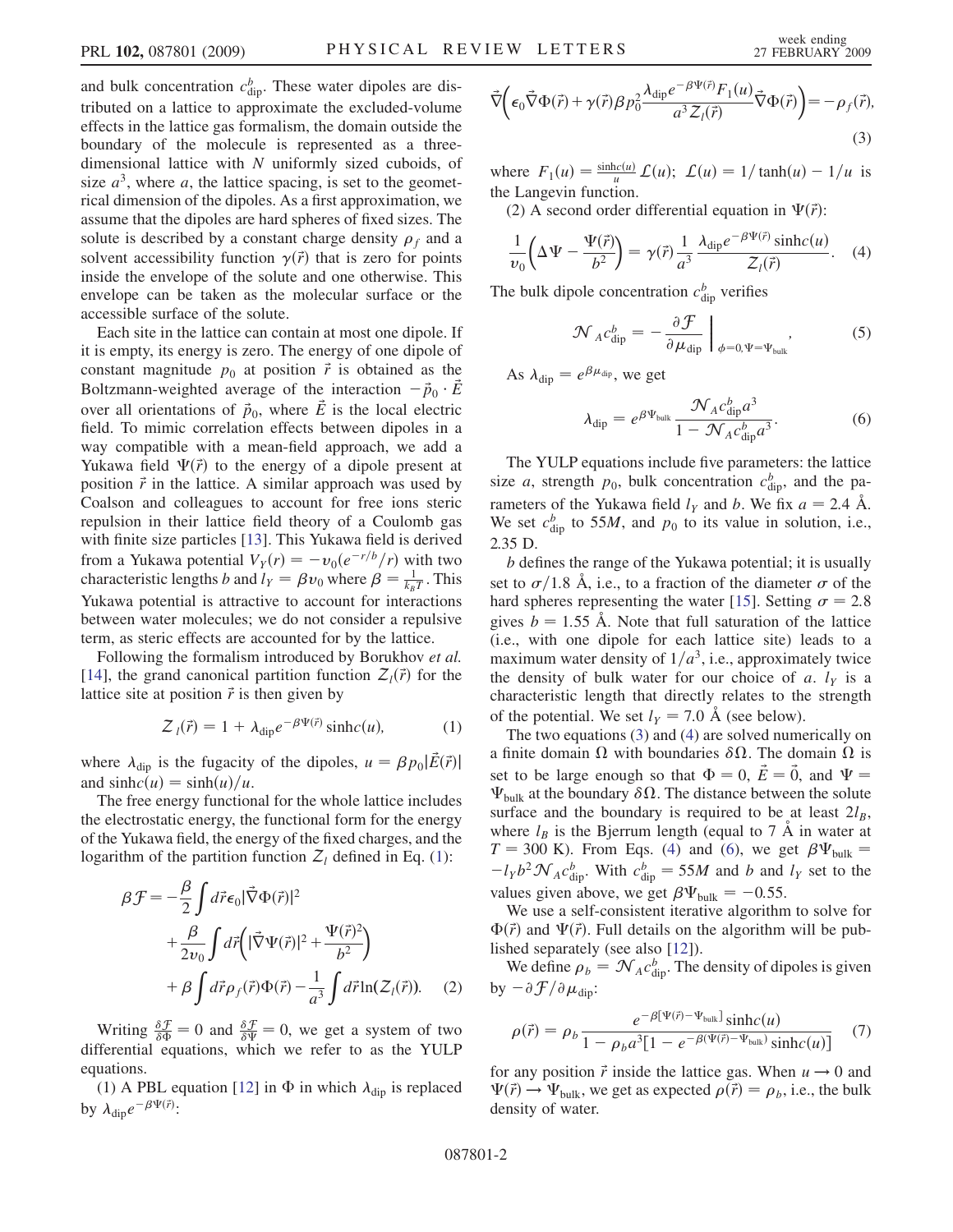Equation ([7](#page-1-4)) gives the density of water dipoles surrounding the biomolecules in the presence of a Yukawa field to model a short-range dipole-dipole attraction. We have computed the dipole densities around 12 proteins (Protein Data Bank code 1ARB, 1CP4, 1EBD, 1PHP, 1SRP, 2ACS, 2APR, 2CTB, 2DRI, 2EXO, 2FCR, 5NLL). PDB files for each protein are preprocessed with the program PDB2PQR [16] to assign charges and atomic radii according to the PARSE force field [17]. The electrostatic potential and Yukawa field are computed on a uniform Cartesian numerical grid of 193<sup>3</sup> points, with spacing  $h =$ 0:61 A in all three directions. Global convergence takes 5 min CPU time on a 2.8 GHz Intel Core 2 processor. These dipole densities are used to compute water radial density profiles for each type of atom defined in the PARSE parameter set [17]. The density profiles are computed numerically on line segments that are normal to the surface of an atom and that do not intersect other parts of the protein for at least 15  $\AA$ , with steps of size 0.1  $\AA$ .

Results are shown in Fig. 1 for neutral oxygens, for different strengths of the Yukawa field, and in Fig. 2 for all N, O, and C species, with  $l_y$  set to 7.0 Å.

Figure 1 shows that increasing the strength of the Yukawa fields increases the dielectric response of the water to the fixed charges of the solute. Furthermore, in the presence of the Yukawa field, at least two water layers are perturbed by the protein surface, compared to a single layer when  $l_y = 0$ . The two peaks in the radial density profiles are distant from each other by 2.4  $\AA$ , i.e., the size of the lattice that defines the minimal distance in our model between two water molecules. A comparison of water simulations in the presence of the Yukawa potential or the Lennard Jones potential yields  $l_Y \approx 7$  Å [15]. For  $l_Y =$ 7 A , the first hydration layer corresponds to a 40% increase in water density next to oxygen atoms, while the second hydration layer corresponds to a 10% increase in density.



FIG. 1. Water radial density profiles near neutral oxygens, as a function of the distance to the center of the atom, for different strengths of the Yukawa field. Experimental values derived from x-ray crystallographic data [19] are shown as open circles.

This is consistent with the properties of water at protein surface reported from molecular dynamics calculations [18], as well as from analyzing crystallographic data [19]. Note however that compared to the experimental data, the profiles derived from YULP do not present a significant trough between the two water layers.

Figure 2 shows that the first hydration layer differs, depending on the proximity of polar or nonpolar solute atoms. Hydration (i.e., water density) is found to be strong next to net charged atoms, then weaker next to neutral polar atoms, and even weaker next to nonpolar atoms. This is in agreement with data obtained from molecular dynamics simulations with explicit water [18,20].

To further quantify if YULP provides an accurate picture of the organization of water around molecules, we define a posteriori a ''solvation'' free energy from the dipole densities using the van der Waals theory of capillarity [21]. This excess free energy is linearly related to the integral of the square of the density gradients:

$$
\mathcal{F}_1 = \frac{m}{2} \int |\vec{\nabla}\rho(\vec{r})|^2 d\vec{r}
$$
 (8)

particles where  $m$  is the coefficient that relates to the surface tension [21]. This parameter  $m$  is assumed to be independent of the density  $\rho$ . We tested the power of the  $\mathcal{F}_1$  energy to discriminate native from non-native structural models of proteins. Two sets of misfolded structures were considered, i.e., the four pairs of correct and incorrect folds for haemerythrin and the  $Ig \kappa$  VL domain generated by Novotny and colleagues [22,23], and a larger set of 26 native-misfolded pairs that was later created by Holm and Sander [24]. We compared the  $\mathcal{F}_1$  energies of the misfolded models to those of the native structures for two values of  $l_y$ , namely, 0 (i.e., no Yukawa field), and 7 Å. Results are shown in Fig. [3.](#page-3-0)



FIG. 2 (color). Water radial density profiles as a function of the distance to the center of the atom, for all N, O, and C of the PARSE data set. The characteristic length defining the strength of the Yukawa field  $l_y$  is set to 7.0 Å. For clarity, the profiles are shown over one characteristic length. All curves converge to a value of 1 (i.e., bulk water) for large distances.